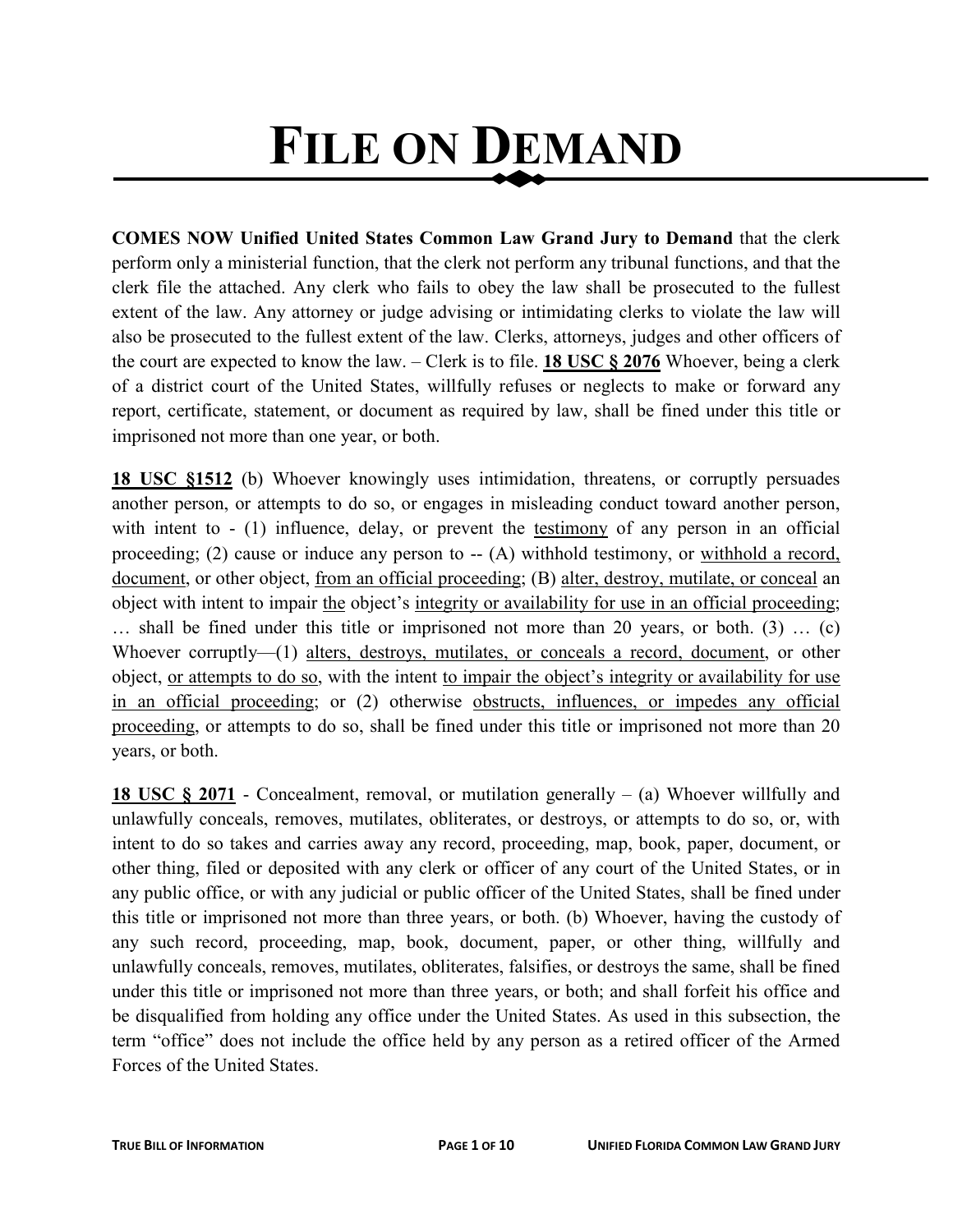#### U**nified** F**lorida** S**tate** C**ommon** L**aw** G**rand** J**ury:**

**P.O. Box ??; ????????, Florida, ?????** 

**FILED** August ??th 2014 in the district court of the United States, northern district of Florida; United States Courthouse 401 SE First Ave. Rm 243 Gainesville, FL 32601

**SERVED** Upon Magistrate/Judge Cynthia Munkittrick for Action

**Prov 29:2** *When the righteous are in authority, the people rejoice: but when the wicked beareth rule, the people mourn*.

## *PRESENTMENT UNDER COMMON LAW* A T**RUE** B**ILL, BY THE PEOPLE<sup>1</sup>**

**COMES NOW THE CONSTITUTED<sup>2</sup> UNIFIED<sup>3</sup> COMMON LAW GRAND JURIES<sup>4</sup>** of Florida; including Alachua County, Baker County, Bay County, Bradford County, Brevard County, Broward County, Calhoun County, Charlotte County, Citrus County, Clay County, Collier County, Columbia County, DeSoto County, Dixie County, Duval County, Escambia County, Flagler County, Franklin County, Gadsden County, Gilchrist County, Glades County, Gulf County, Hamilton County, Hardee County, Hendry County, Hernando County, Highlands County, Hillsborough County, Holmes County, Indian River County, Jackson County, Jefferson County, Lafayette County, Lake County, Lee County, Leon County, Levy County, Liberty County, Madison County, Manatee County, Marion County, Martin County, Miami-Dade County, Monroe County, Nassau County, Okaloosa County, Okeechobee County, Orange County, Osceola County, Palm Beach County, Pasco County, Pinellas County, Polk County, Putnam County, Santa Rosa County, Sarasota County, Seminole County, St. Johns County, St. Lucie County, Sumter County, Suwannee County, Taylor County, Union County, Volusia County, Wakulla County, Walton County and Washington County.

3 **UNIFIED** - Every county in the state has constituted the Common Law Juries.

 $\overline{a}$ <sup>1</sup> PEOPLE. People are supreme, not the state. [Waring vs. the Mayor of Savanah, 60 Georgiaat 93]; The state cannot diminish rights of the people. [Hertado v. California, 100 US 516]; Preamble to the US and NY Constitutions - We the people ... do ordain and establish this Constitution...; ...at the Revolution, the sovereignty devolved on the people; and they are truly the sovereigns of the country, but they are sovereigns without subjects...with none to govern but themselves... [CHISHOLM v. GEORGIA (US) 2 Dall 419, 454, 1 L Ed 440, 455, 2 DALL (1793) pp471-472]: The people of this State, as the successors of its former sovereign, are entitled to all the rights which formerly belonged to the King by his prerogative. [Lansing v. Smith, 4 Wend. 9 (N.Y.) (1829), 21 Am. Dec. 89 10C Const. Law Sec. 298; 18 C Em.Dom. Sec. 3, 228; 37 C Nav.Wat. Sec. 219; Nuls Sec. 167; 48 C Wharves Sec. 3, 7.] **2 CONSTITUTED** - The People of each county have come together to agreed and declared a return to Common Law Juries.

<sup>4</sup> **COMMON LAW GRAND JURY** - Amendment V No person shall be held to answer for a capital, or otherwise infamous crime, unless on a presentment or indictment of a Grand Jury...; The Court of Appeals' rule would neither preserve nor enhance the traditional functioning of the grand jury that the "common law" of the Fifth Amendment demands. UNITED STATES v. WILLIAMS, Jr.112 S.Ct. 1735; 504 U.S. 36; 118 L.Ed.2d 352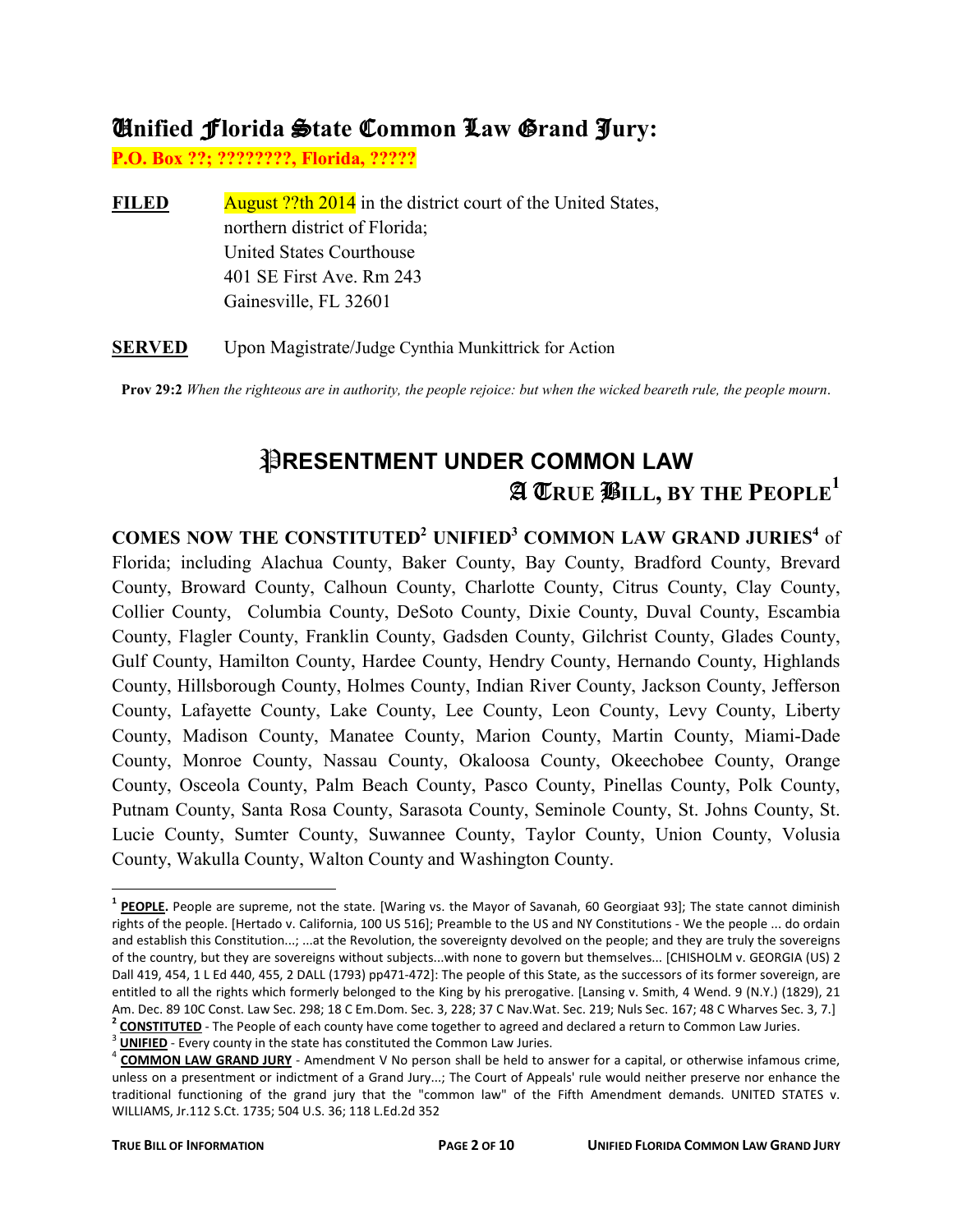**COMES NOW WE THE PEOPLE** of Florida, concurred by the People of Florida to present this "True Bill" against State Attorney Jeffrey Siegmeister in the Northern District of Florida with the following:

### A T**RUE** B**ILL** ~ P**RESENTMENT** U**NDER** C**OMMON** L**AW ~**

Concerning the pseudo Florida State, Dixie County Grand Jury, reported by Grand Jury Foreman Terry Trussell, that:

On Thursday August 14<sup>th</sup> the Unified Florida Common Law Grand Jury convened to hear the sworn statement of Dixie County Grand Jury Foreman Terry Trussell, Grand Jury Foreman of the Pseudo Florida State Dixie County Grand Jury. And, hereby present this true bill for trial against State Attorney Jeffrey Siegmeister for conspiracy to overthrow the government of the United States, high treason, 18 USC §1961-68 RICO, 18 USC §4 - Misprision of felony, 18 USC §241 Rights, conspiracy against, 18 USC §242 Rights, deprivation, 18 USC §872 Extortion by officers, 18 USC §1001 Conceals, or covers, 18 USC §1346 Scheme or defraud, 18 USC §1512b engages in misleading conduct, 18 USC §2071 Concealment, 18 USC §2382 Misprision of treason, 18 USC §2384 Seditious conspiracy, 42 USC §1985 Rights, conspiracy to interfere, 42 USC §1986 neglect to prevent and Jury Tampering. Supported by the following statements of facts and the attached affidavit.

Terry Trussell Foreman of the Pseudo Florida State Dixie County Grand Jury, hereinafter Jury Foreman, reported to Judge Cynthia Munkittrick the following concerns and frustrations:

On or about July 28, 2014 Jury Foreman directly contacted Levy and Gilchrist County Clerks of Court requesting contact information to the grand jury forepersons of their respective counties, and ask them to make contact on a matter of official business but there was no response from either County's Clerk or Grand Jury foreman. Said action was initiated by the following rule from the Grand Jury Instructions:

*4.10 - This grand jury has a duty to cooperate with any other grand jury investigations being conducted in this county or elsewhere in the state if the administration of justice requires it, including making reports of your investigation available to any subsequent grand jury of the county.*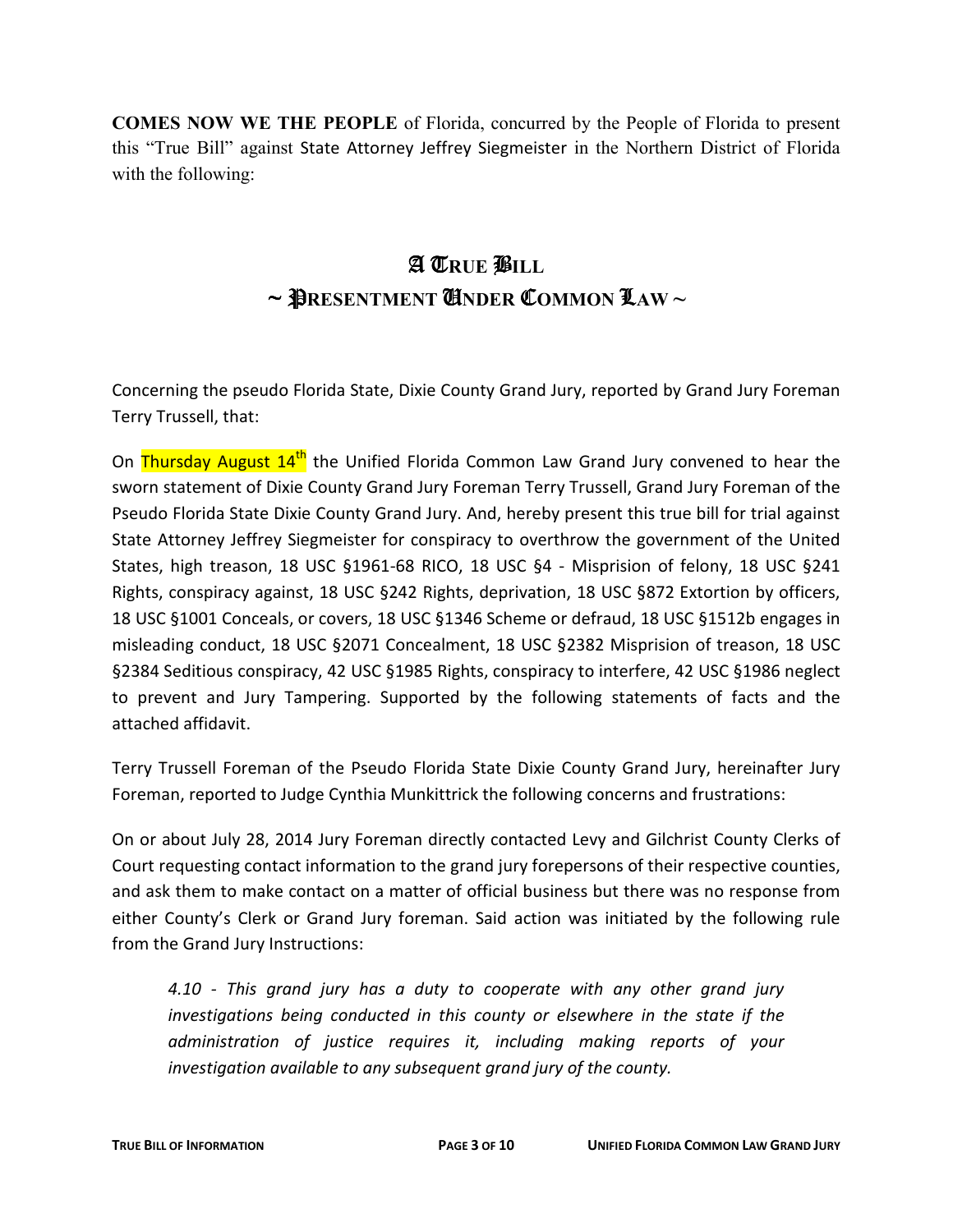On July 21<sup>st</sup> Jury Foreman requested a scheduled session of the Grand Jury with Court Clerk Dana Johnson.

On July 22<sup>nd</sup> Court Clerk Dana Johnson forwarded the request to State Attorney Jeffrey Siegmeister and that he would call the Jury Foreman on July 23<sup>rd</sup> 2014.

On July 23<sup>rd</sup> State Attorney Jeffrey Siegmeister informed Jury Foreman that he notified the Jurors by mail of their need to appear forthwith.

Jury Foreman required that a copy of the Jury Instructions, the Grand Jury Handbook, and the U.S. Constitution, along with a simple instruction be provided.

State Attorney Jeffrey Siegmeister sent out a notification along with the Jury Instructions, Handbook but omitted the Constitution and Jury Foreman's instructions.

On July 30 Jury Foreman informed Court Clerk Dana Johnson of the need of the following items:

- 1) Inspection of the meeting room
- 2) Use of copier for Jury materials
- 3) Review of jury budget indicated in handbook
- 4) List of jurors' names and contact info
- 5) Inquire concerning procedure if less than a quorum

After viewing the courtroom Jury Foreman voiced concerns of recording equipment and the potential conflict with requiring the proceedings secret. Court Clerk Dana Johnson assured Jury Foreman that the microphones would be turned off. Court Clerk Dana Johnson also stated that the Grand Jury has no budget.

On July  $31<sup>st</sup>$  2014 queried the jury list again, receiving excuses and no results.

On Friday, August 1<sup>st</sup> 2014 the morning of the Grand Jury session Jury Foreman told the clerk it was imperative I have the Jury list. No one seemed to know what was going on.

At 12:30 PM State Attorney Jeffrey Siegmeister arrived and the microphones were turned on. A woman walked in the courtroom and greeted State Attorney Jeffrey Siegmeister. Jury Foreman asked who she was. State Attorney Jeffrey Siegmeister replied, she was his court reporter; Jury Foreman told him according to the instructions, the decision to have a reporter was up to the jury. State Attorney Jeffrey Siegmeister then stated this was his jury and he had made the decision. Jury Foreman responded, this was the People's jury and it is independent of the court and the state attorney. State Attorney Jeffrey Siegmeister agreed it was independent, but he was statutorily responsible for it. Jury Foreman asked if he was in charge, why was I there. State Attorney Jeffrey Siegmeister response was, "I wonder that, myself."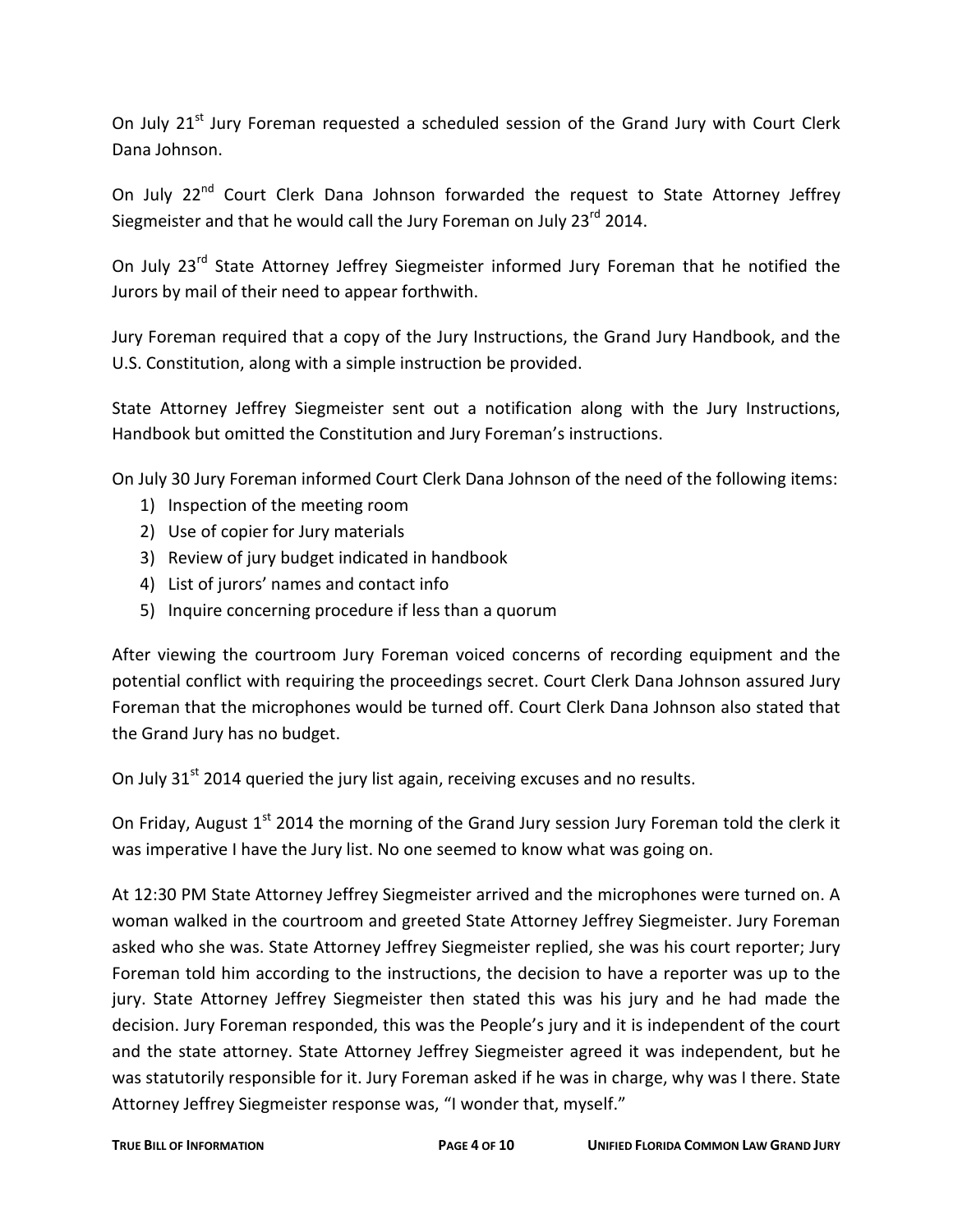After a couple of opening remarks the proceeding was turned over to the Jury Foreman, who proceeded to have all state employees to leave the room. Attorney Jeffrey Siegmeister responded firmly that he his assistant, bailiff, and court reporter were required to be present and would not leave quoting:

*4.3 - The state attorney (or the statewide prosecutor) and assistants are your legal advisers on all matters that come before the grand jury. It is your duty to give weight and careful consideration to this advice. State attorney (or the statewide prosecutor) or an assistant shall be present at all times when you are making investigations, and will interrogate the witnesses and administer the necessary oaths.*

Jury Foreman pointed out, there were no investigative proceedings at this time, no witnesses to be interrogated, and no oaths to be administered, but he refused to leave.

There was a bailiff present as the jury took their seats in the jury box, the court reporter took her seat at the table and began taking short-hand notes; a voice recorder on the table beside her. Four armed deputies stood outside the door to the courtroom, in view of the jurors.

State Attorney Jeffrey Siegmeister then took orchestration of the jury.

As the Jury Foreman began his presentation it was observed that the jurors' eyes kept shifting from Jury Foreman to State Attorney Jeffrey Siegmeister. Instead of focusing on what was being presented, they were clearly distracted by him. At one point when the jury turned to look at State Attorney Jeffrey Siegmeister the Jury Foreman noted that he saw State Attorney Jeffrey Siegmeister turn his head and roll his eyes, it was then realized State Attorney Jeffrey Siegmeister was assuming complete control of the jury as he stood behind Jury Foreman. It was further observed State Attorney Jeffrey Siegmeister making a hand gesture, as though prompting the proceedings to move faster and one juror began heckling the Jury Foreman

Because State Attorney Jeffrey Siegmeister failed to give the jury the information the Jury Foreman requested, they were not equipped to receive the case presentation.

Additionally, within the limited timeframe allowed by Mr. Siegmeister, Jury Foreman was prevented from providing the background and foundation of the matter. One Juror voiced her concern the subject matter of the case might be 'political'. Several of the Jurors assumed an antagonistic attitude, heckling or challenging points, and talking among themselves as Jury Foreman spoke; Jury Foreman began to understand how well Mr. Siegmeister had 'prepared' them for the meeting.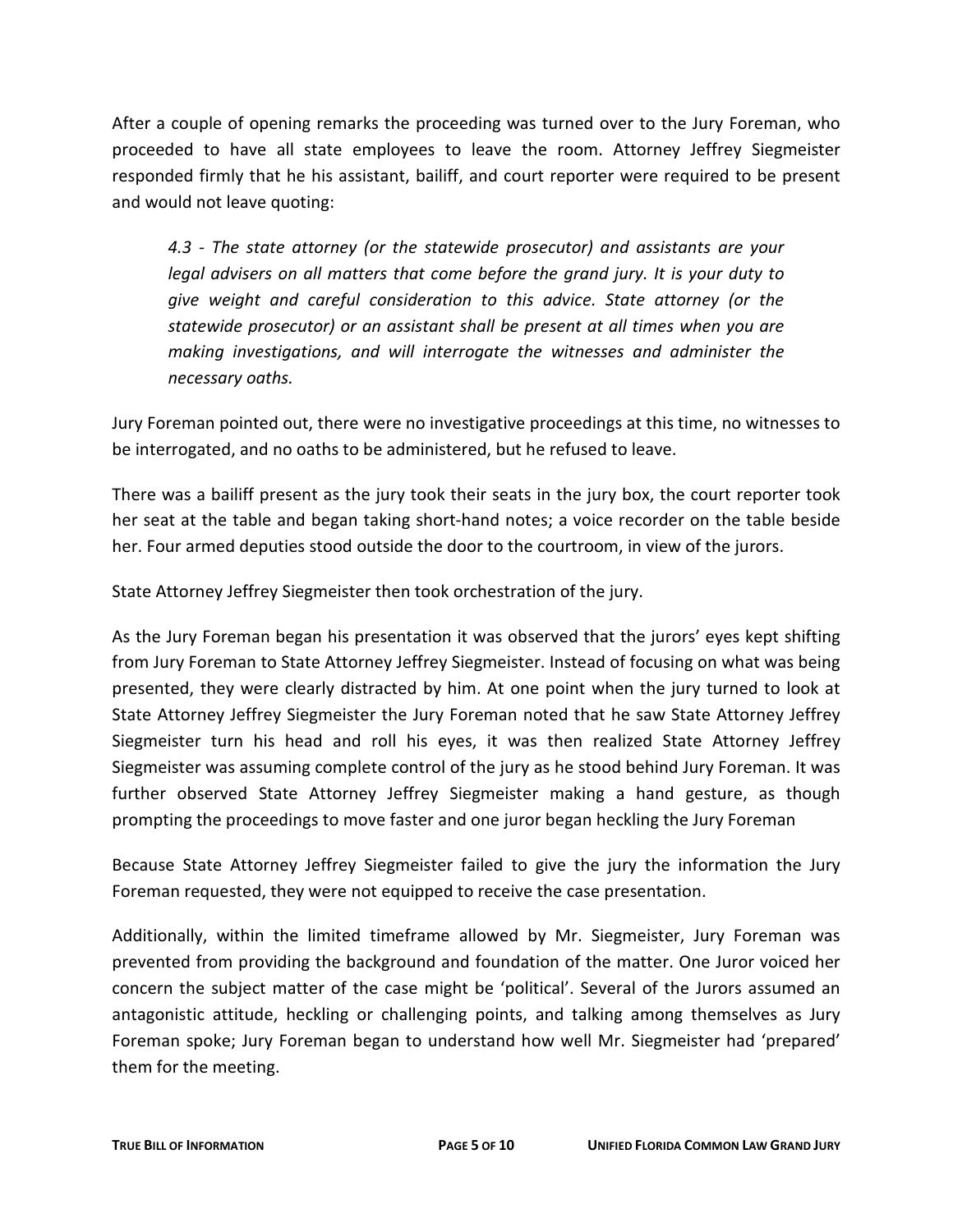Jury Foreman handed out the booklet containing information requisite to the case. Mr. Heckler leafed quickly through the booklet, then tossed the booklet from the jury box, back on the table. Other jury members also stated they didn't need to know what was in the booklet. Jury Foreman asked the jury if any were familiar with a key, well-publicized element in the case. Not a single hand was raised.

Jury Foreman repeated the subject matter of the case before us, and one woman raised her hand stating she had seen something on TV news concerning the subject, and her grandson had mentioned it, once, but she couldn't tell me anything about the subject. The case involved allegations of, among other violations, bribery of local officials to provide benefit to others for instituting certain policies.

Mr. Heckler demanded to know who was involved in the bribery, to which Jury Foreman responded by listing various state and county officials. One juror stated he didn't think it was possible for a little county grand jury to even consider a case of such stature, to which State Attorney Jeffrey Siegmeister responded the case was outside his jurisdiction and he couldn't prosecute it, which is a convenient way of ignoring it. State Attorney Jeffrey Siegmeister turned to Jury Foreman before the jury and said, "I told you they'd revolt if you didn't give them all the information right away."

After the jury left the courtroom, Jury Foreman approached State Attorney Jeffrey Siegmeister, and told him that his manipulation of the jury was not appreciate. State Attorney Jeffrey Siegmeister denied he did anything other than follow the law - just doing his job. He then committed to me, if I could get a 12-vote for a True Bill, he would promise to prosecute the case. Jury Foreman told him he would hold him to his commitment.

State Attorney Jeffrey Siegmeister prompting the jury behind Jury Foreman's back was sophomoric, destructive, and well beneath even a minimum standard of professionalism.

His repeated and uninvited interruptions and comments during Jury Foreman's presentation were unsolicited, distracting, and counterproductive. He wasted time and disrupted the proceedings.

His unwarranted and unauthorized testifying about facts of the case, inserting his opinions, and giving his views about the how the law applies, was not helpful, confused the jury, and it undermined the Jury Foreman.

State Attorney Jeffrey Siegmeister insistence that a court reporter, bailiff and his assistant be present, along with four armed Sheriff's deputies loitering at the courtroom door, especially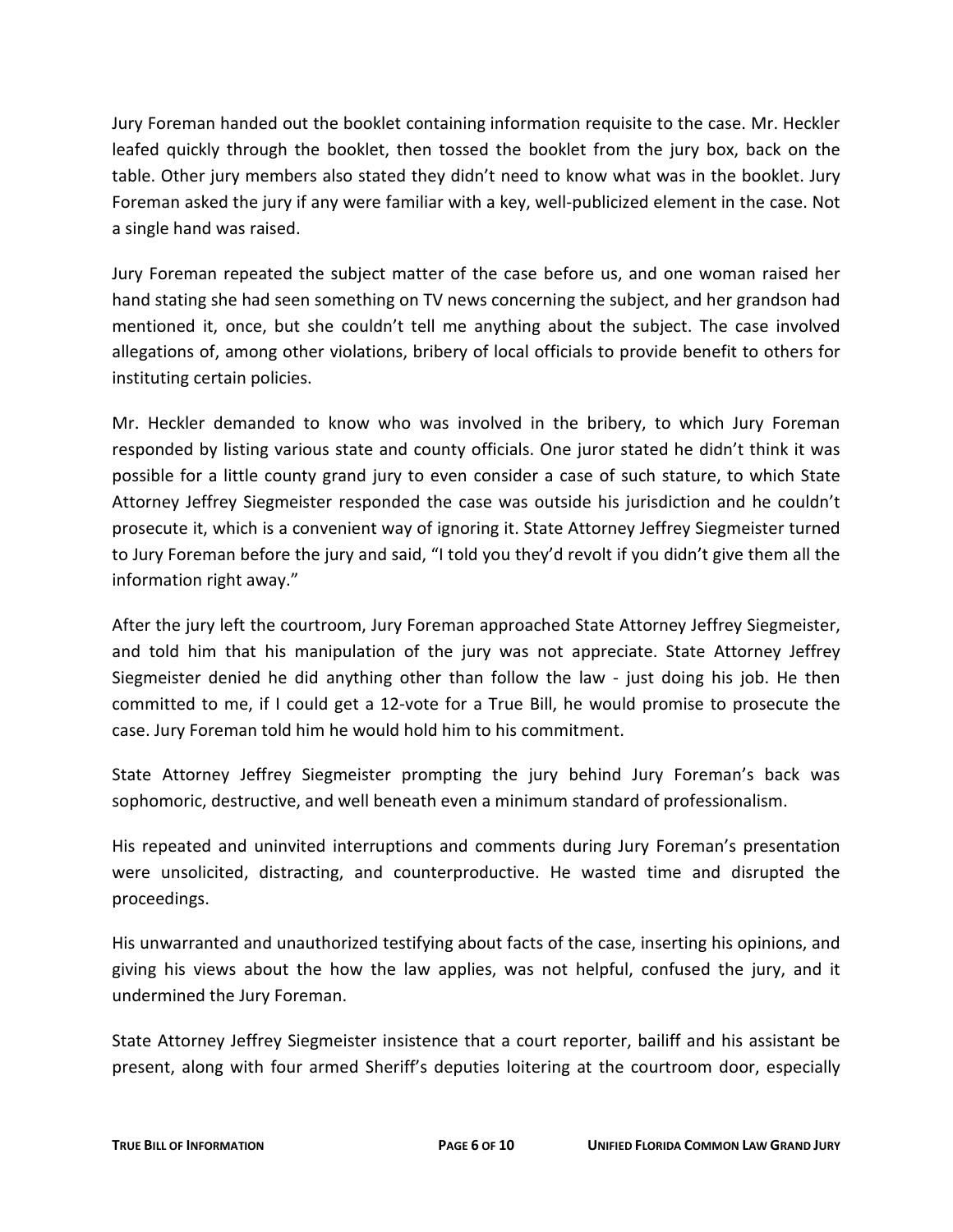during highly-sensitive disclosures of critical information, was clearly meant to intimidate the Jury Foreman, reckless, distracting, and an unnecessary threat to the secrecy of the case.

His dominance of every step in the process compromised the Jury's function and Jury Foreman's responsibility to manage the procedure.

The County Clerk's lack of competence in matters related to how the Grand Jury must operate and how to provide for its needs was an obstacle to our secrecy and efficiency. Her dependence on State Attorney Jeffrey Siegmeister for every minor decision was frustrating and impeded progress.

State Attorney Jeffrey Siegmeister had repeated conversations outside the body of the Grand Jury with Jury Members:

State Attorney Jeffrey Siegmeister admitted to having phone conversations with each of the Jury Members, where he obtained information from them, which he refused to share with the Jury Foreman, and gave them 'special information and instruction' in preparation for the meeting.

He usurped the Jury Foreman's authority by excusing Members from attending, without the knowledge of the Jury Foreman.

State Attorney Jeffrey Siegmeister had a conversation with one of the female Jurors outside the courthouse following the session, after which the Juror came to Jury Foreman, asked for an additional copy of the handout, and took it back out to State Attorney Jeffrey Siegmeister. Jury Foreman had specifically told State Attorney Jeffrey Siegmeister during the session, the documents were intended only for the Jury.

State Attorney Jeffrey Siegmeister violated the spirit, and every principle, of the Grand Jury concept as described in US v Williams.

The Jury was not permitted to function free of State Attorney Jeffrey Siegmeister's control or influence at every step, contrary to the independent nature of the Grand Jury.

State Attorney Jeffrey Siegmeister sabotaged the role of Jury Foreman, by directing the process; countering, and over-riding decisions in the process, inserting his opinions, 'witnessing' to the subjects at hand, and 'preparing' the Jurors, a direct violation of US v Williams.

State Attorney Jeffrey Siegmeister blocked access and communications between public officials (Grand Jury Foremen) in different counties and separate jurisdictions, over matters clearly outside his scope, responsibility, and authority.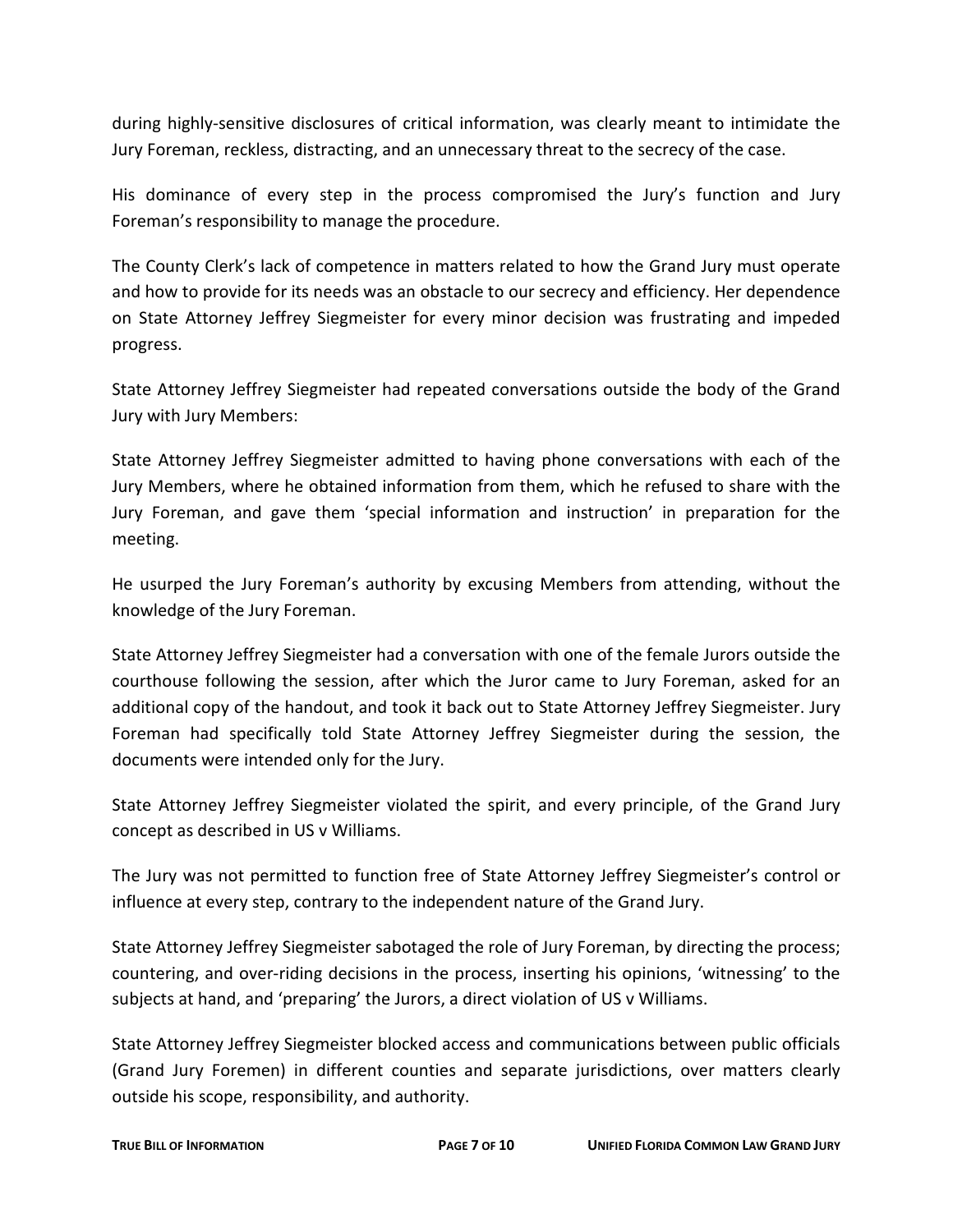**CONCLUSION:** It is the conclusion of the Unified Florida Common Law Grand Jury that the present statutory system that plagues the People in virtually every county of America stifles dissent and breeds tyranny. Because this case is just one example that is repeated thousands of times a week in all 3,142 American counties we believe it is appropriate to make the charge conspiracy to overthrow the government of the United States and high treason, seeing that only a conspiracy can create the conditions capable for sowing such destructive conditions in virtually every courthouse in every county wherein:

- It denies the People their unalienable right to have an unfettered Grand Jury.
- It denies necessary investigations.
- It selects people who are easily led to do the will of the state.
- It places repugnant rules and statutes above law.
- It serves criminals in high places by hiding and insulating them from justice.
- It serves as the foundation for subversion against the United States of America and thereby high-treason against the People.
- It prevent the People access to their Grand Jury by hiding it and preventing any interaction that is not orchestrated thereby totally controlled by the state, and in this fashion achieves the proverbial ham sandwich indictment.

Without an unfettered Grand Jury which is separate from government and the judges, secured by the  $5^{th}$ ,  $6^{th}$  and  $7^{th}$  Amendments, Liberty simply is not possible.

Furthermore neither Judge Parker nor Judge Munkittrick, who are both aware of the gross constitutional violations, has yet to act. Therefore it has been agreed by the Common Law Grand Jury, the unfettered Grand Jury, that we are to continue its investigation and have predetermined to view any elected or appointed official, which have a duty to speak, who continue in silence and/or avoids questioning as co-conspirators.

#### **BY WHAT AUTHORITY WE THE PEOPLE ACT**

"We [*posterity of the founders*] hold these truths to be self-evident, that all men are created equal, that they are endowed by their Creator with certain unalienable Rights, that among these are Life, Liberty and the pursuit of Happiness.--That to secure these rights, Governments are instituted among Men, **deriving their just powers from the consent of the governed**..." Declaration of Independence.

The following was quoted in the 1992 case UNITED STATES v. WILLIAMS, Jr.112 S.Ct. 1735; 504 U.S. 36; 118 L.Ed.2d 352; Justice Antonin Scalia, writing for the majority, confirmed that "the American grand jury is neither part of the judicial, executive nor legislative branches of government, but instead belongs to the people. It is in effect a fourth branch of government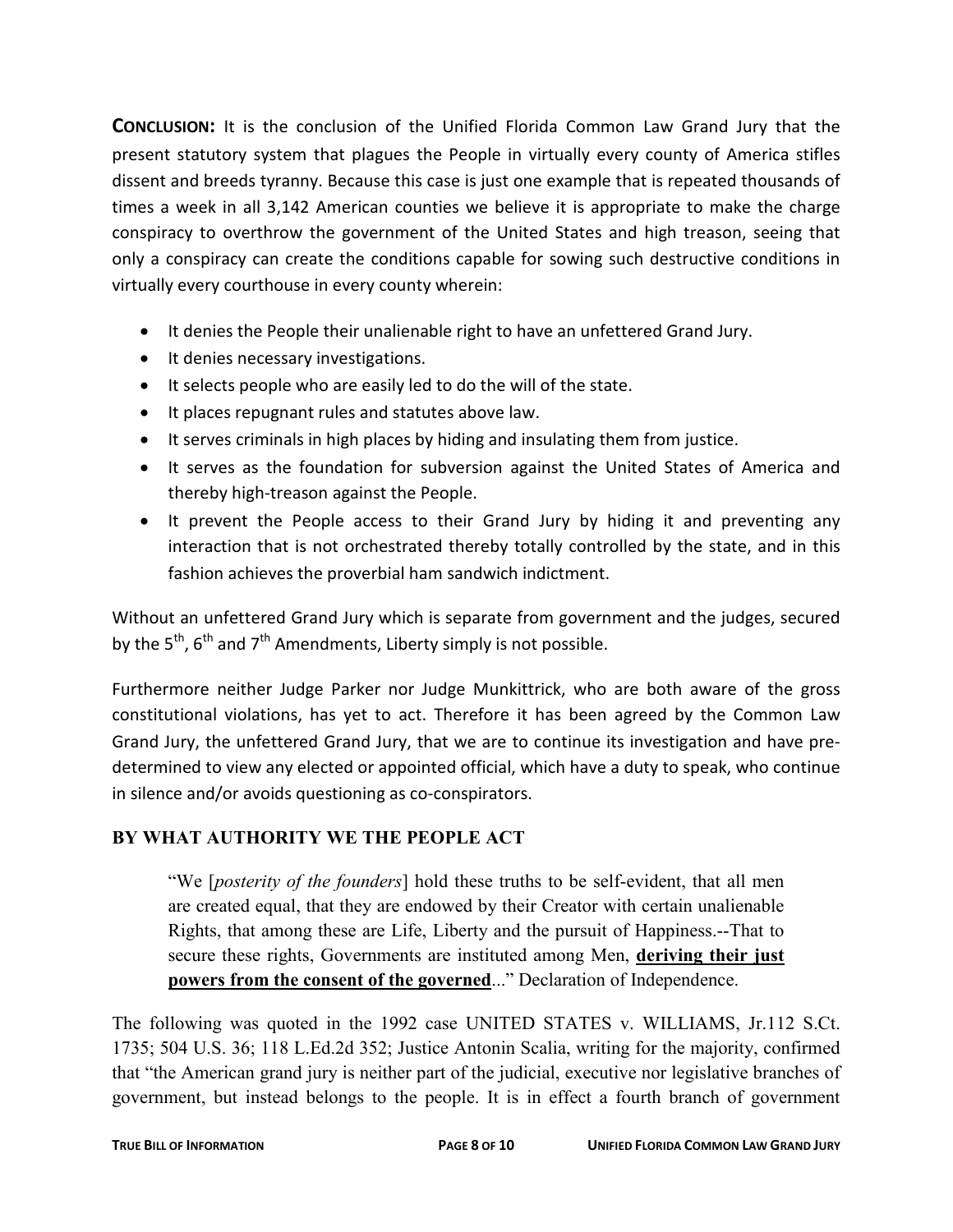"governed" and administered to directly by and on behalf of the American people, and its authority emanates from the Bill of Rights".

"[R]ooted in long centuries of Anglo-American history," Hannah v. Larche, 363 U.S. 420, 490, 80 S.Ct. 1502, 1544, 4 L.Ed.2d 1307 (1960) (Frankfurter, J., concurring in result), the grand jury is mentioned in the Bill of Rights, but not in the body of the Constitution. It has not been textually assigned, therefore, to any of the branches described in the first three Articles. It " 'is a constitutional fixture in its own right.' " United States v. Chanen, 549 F.2d 1306, 1312 (CA9 1977) (quoting Nixon v. Sirica, 159 U.S.App.D.C. 58, 70, n. 54, 487 F.2d 700, 712, n. 54 (1973)), cert. denied, 434 U.S. 825, 98 S.Ct. 72, 54 L.Ed.2d 83 (1977). In fact the whole theory of its function is that it belongs to no branch of the institutional government, serving as a kind of buffer or referee between the Government and the people. Stirone v. United States, 361 U.S. 212, 218, 80 S.Ct. 270, 273, 4 L.Ed.2d 252 (1960); Hale v. Henkel, 201 U.S. 43, 61, 26 S.Ct. 370, 373, 50 L.Ed. 652 (1906); G. Edwards, The Grand Jury 28-32 (1906). Although the grand jury normally operates, of course, in the courthouse and under judicial auspices, its institutional relationship with the judicial branch has traditionally been, so to speak, at arm's length. Judges' direct involvement in the functioning of the grand jury has generally been confined to the constitutive one of calling the grand jurors together and administering their oaths of office. United States v. Calandra, 414 U.S. 338, 343, 94S.Ct. 613, 617, 38 L.Ed.2d 561 (1974); Fed.Rule Crim.Proc 6(a)

The grand jury's functional independence from the judicial branch is evident both in the scope of its power to investigate criminal wrongdoing, and in the manner in which that power is exercised. "Unlike [a] [c]ourt, whose jurisdiction is predicated upon a specific case or controversy, the grand jury 'can investigate merely on suspicion that the law is being violated, or even because it wants assurance that it is not.' " United States v. R. Enterprises, 498 U.S. ----, ---- , 111 S.Ct. 722, 726, 112 L.Ed.2d 795 (1991) (quoting United States v. Morton Salt Co., 338 U.S. 632, 642-643, 70 S.Ct. 357, 364, 94 L.Ed. 401 (1950)). It need not identify the offender it suspects, or even "the precise nature of the offense" it is investigating. Blair v. United States, 250 U.S. 273, 282, 39 S.Ct. 468, 471, 63 L.Ed. 979 (1919). The grand jury requires no authorization from its constituting court to initiate an investigation, see Hale, supra, 201 U.S., at 59-60, 65, 26 S.Ct., at 373, 375, nor does the prosecutor require leave of court to seek a grand jury indictment. And in its day-to-day functioning, the grand jury generally operates without the interference of a presiding judge. See Calandra, supra, 414 U.S., at 343, 94 S.Ct., at 617. It swears in its own witnesses, Fed.Rule Crim.Proc. 6(c), and deliberates in total secrecy, see United States v. Sells Engineering, Inc., 463